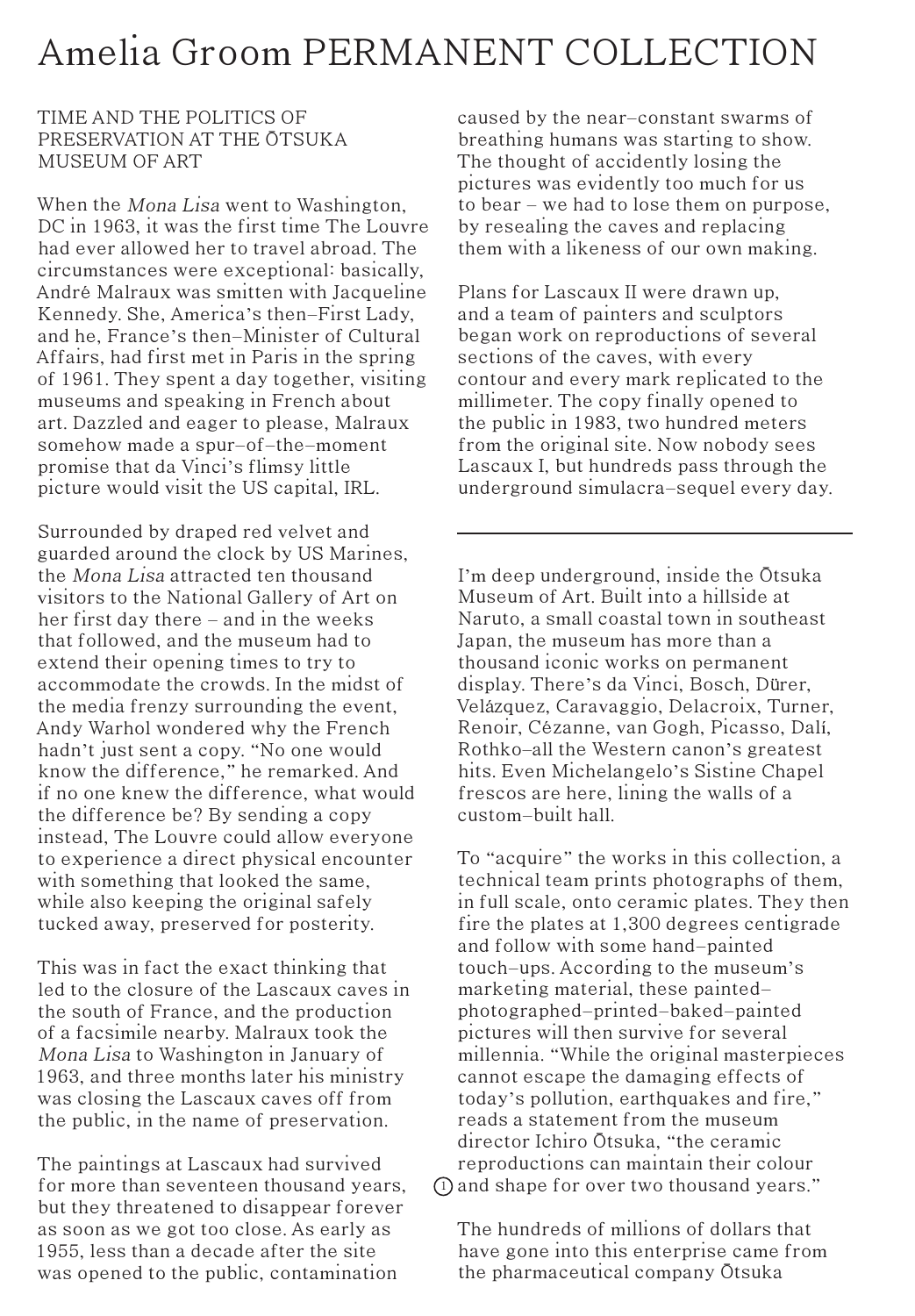Holdings – which is also behind the popular antipsychotic drug Aripiprazole, and the popular Japanese beverage Pocari Sweat. The museum's full–time guide is a friendly ③ or "therapeutic relentlessness." This is faceless blue robot named  $artu-kun-Mr$ . Art – whose belly is branded with the Pocari Sweat logo. Part of his job is to remind visitors that it's okay to touch the artworks here, since they're indestructible objects.

Everything in this enormous underground museum is simultaneously anticipating and defying destruction. Has the apocalypse already happened, or are we still preparing for it? From inside the bunker, it's impossible to tell. Looking at the ceramic reproductions today, I am looking at them in two thousand years there's no difference between now and then, because history is at a standstill.

I walk around the museum, photographing and touching the artworks. I stroke the cheeks of Vermeer's Girl with a Pearl Earring, and I press my face against Klimt's Kiss. But the closer I get, the further away they seem. Does it still count as touching if my touch is guaranteed to have no effect?

The novelty of touching the art soon wears away, because every surface is so neutralised. The artworks start to feel like one big piece of worn-out sandpaper - and the surface of time itself is flattened into a mythic, homogeneous continuity. This is what art worthy of preservation looked like to the Ōtsuka team at the end of the twentieth century, and - if everything goes according to plan - nothing is ever going to change.

In the 1990s, while the Ōtsuka Museum was amassing its collection of everlasting copies, Jean Baudrillard was decrying what he called "the Xerox degree of culture," where "Nothing disappears, nothing must  $\mathfrak D$  disappear." With the Lascaux caves as his recurring example, Baudrillard questioned our increasing proclivity for preservationby-substitution, where things that would otherwise be allowed to pass are forced into artificial longevity, via their simulacra.

Evoking current debates in France about doctors artificially keeping patients

alive, even when ultimate life expectancy is unavoidably short, Baudrillard used the term acharnement thérapeutique

an apt analogy for what happens at the Ōtsuka Museum of Art: a superimposition of relentless, compulsory vitality onto artworks and europhilic art historical narratives that might otherwise have very little life left in them.

Ōtsuka has even started to take this therapeutic relentlessness a step further, by embarking on forcible revivals of the already dead. The latest acquisition for the permanent collection is their first copy of a work of art that does not exist: a painting of sunflowers in a vase, by Vincent van Gogh, which was destroyed in Japan in 1945. Along with everything around it, the painting was turned to smoke and ash during a US air raid over Ashiya on August 5–6 - around the same time as the first atomic bomb exploded over Hiroshima.

But according to the brightly coloured ceramic plate now on show at Naruto which was rendered from photographs that predate the picture's incineration - World War II never happened. In fact, according to the art history that Ōtsuka is locking into place for the next two millennia, nothing will ever happen. This is a revised and idealised version of history, with all the ruptures covered up, and all of time's contingencies tidily sealed off. In other words, it is a version of history without a real temporality.

Let's imagine that these ceramic boards really do survive untarnished for the next two thousand years. What would a future alien visitor then find here, amongst the ruins? It's a history of Western art, beginning with Ancient Greece and progressing in a dead-straight line through the centuries, before finally landing at Abstract Expressionism and American Pop Art: the grand apotheosis of a three-thousandyear-long narrative. Nothing after 1970 has yet received the Ōtsuka treatment.

Of course, the more expansive any attempt at a total comprehensive overview is, the more its inherent incompleteness will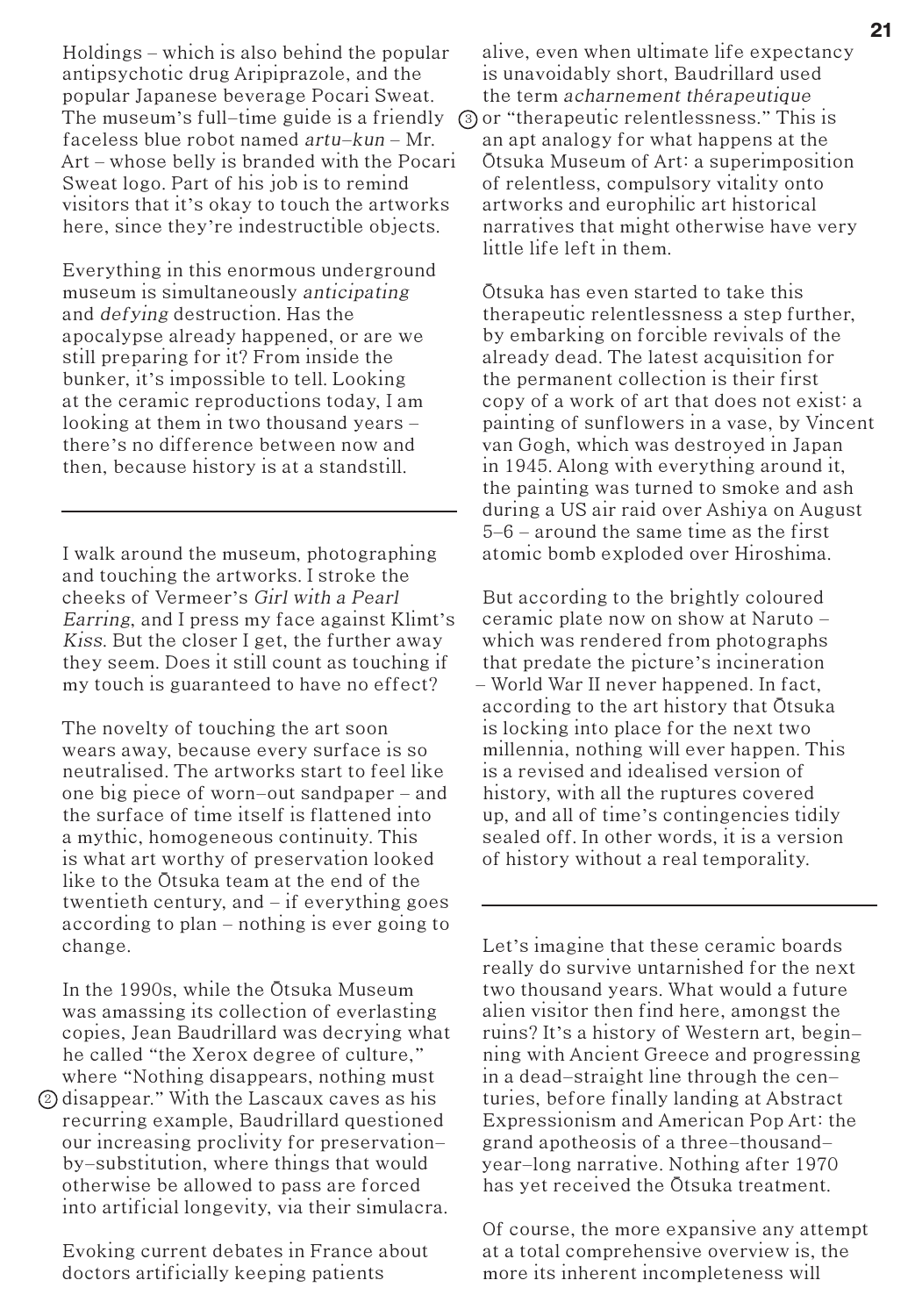show through. At Ōtsuka the feeling is one of overwhelming excess - it's the largest museum in Japan and seeing everything means walking for almost four kilometers as well as alarming omission. For instance, there are hundreds and hundreds of works, but the female artists who have been invited into this grand narrative can be counted on one hand. Initially I thought this would begin to improve, at least a little, as I moved along Ōtsuka's chronological progression of art from antiquity up to the 1960s - but I found that the only non-male artist who appears in the postwar era is Bridget Riley.

This is a version of art history with no sculpture, no video art, no performance or installation art, no ready-mades – only flat photographically reproduced paintings and some other things that are made to look like flat photographically reproduced paintings. A selection of medieval tapestries and Byzantine mosaics are included, as photographs fired onto ceramic boards – their textures completely flattened out. Stranger still are some Ancient Greek vases which have been photographed from all sides and printed as two-dimensional rectilinear planes, with shadows from the handles included as part of the image surface, indicating their former threedimensionality. But although everything here depends on photographic technology, this is a history of art in which photographs have never featured as artworks in themselves. The camera is simply a vehicle that transfers images from surface to surface; it does not make its own images.

In Mr. Ōtsuka's statement about the museum, he proudly announces that visitors can now finally "experience art museums of the world while being in Japan." But if this is really about increased accessibility, we might wonder why the artworks that are selected for reproduction are already some of the most widely reproduced and accessible images of all time. The museum opened at the turn of the twentyfirst century, by which point anybody with an internet connection anywhere in the world would be able to access any of these iconic images, sometimes with resolutions that reveal more detail than our naked eyes could ever see.

As a mode of reproduction, photography invites multiplicity, fragmentation, and circulation. Writing in the 1940s, Malraux observed that the photographic document can liberate the object from its context and hierarchical positioning, as well as from its physical volume and prescribed dimensions. But unlike Malraux's "museum 4without walls - and unlike Taschen books or Google Art Project – the Ōtsuka team returns volume, weight, and location-specificity to the mechanically reproduced work of art. They turn dematerialised images back into singular, heavy objects with fixed dimensions and spatial positions, so the images don't travel to us – we have to travel to them.

If Ōtsuka's ceramic board copies actually fulfill the promise of surviving untarnished until the year 4016, they will almost certainly outlive the originals they refer to. More than duplicates, they're replacements. Their aim is to permanentise pictures and histories that are relatively fragile and transient.

When the Umbria and Marche earthquake struck central Italy in 1997, destroying much of the thirteenth-century frescoes in the Basilica of St. Francis in Assisi, the Ōtsuka team offered to lend their newly acquired photographic versions of the frescos to the Italians, for consultation during the restoration process. The original could then be rendered as a copy of its own copy - and every time its material veers away from what it was, consultation with the allegedly indestructible simulacra can bring it back into line. There is a broader issue here, which is about finding ways to look at artworks without taming their dynamic and durational capacities. When art historians seek to pin down works of art to a single date of authorial inception, the temporal multiplicity of the work is denied. Likewise, when conservators imagine returning a work to the condition of the the 'artist's original intentions', they fight against the ongoing durations of art objects  $$ objects which always accumulate marks of their historical and material realities.

The Tate Modern's 2013 retrospective for Saloua Raouda Choucair included an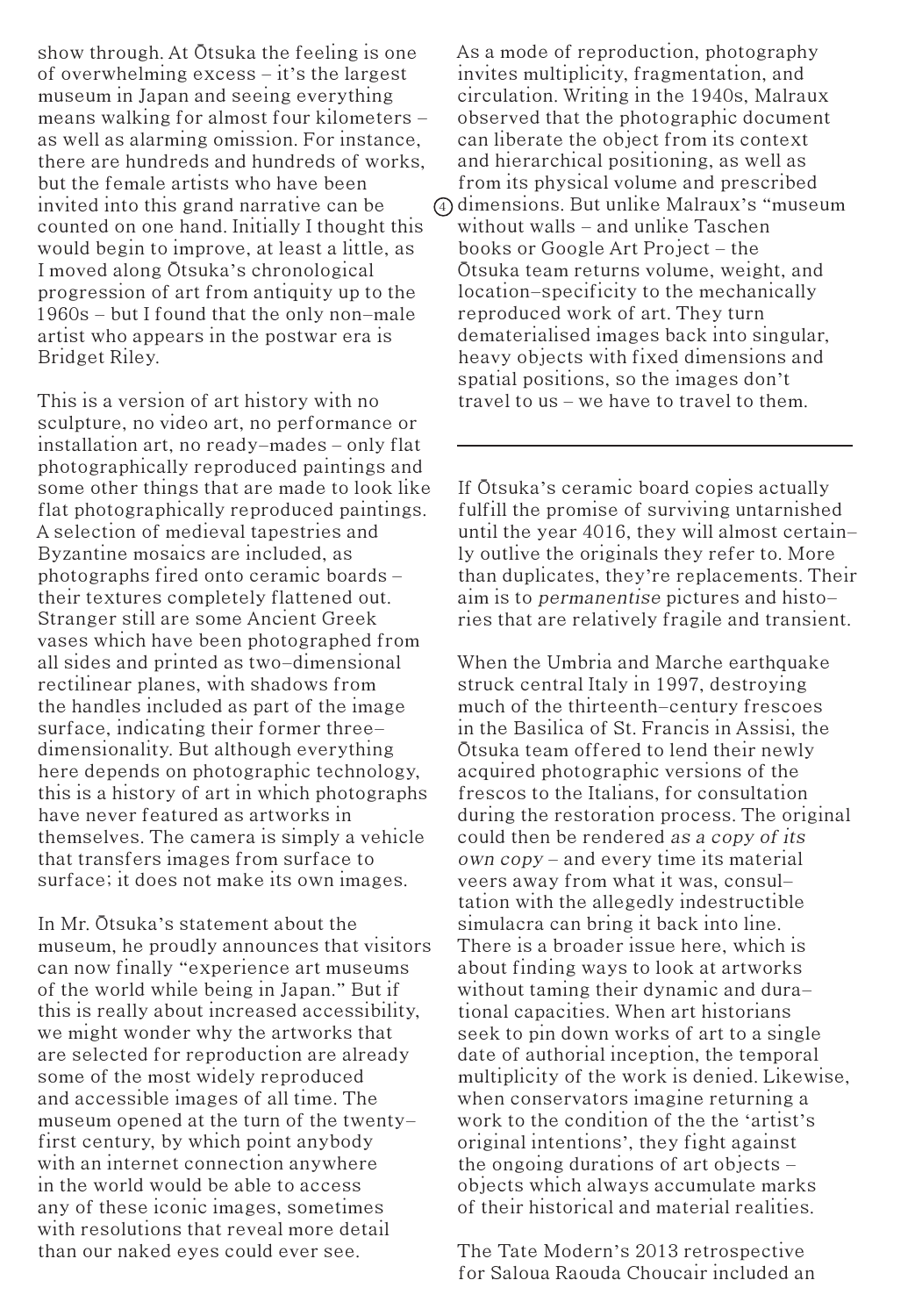abstract painting that was riddled with holes and had shards of glass sticking out of it, as a result of a bomb going off near the artist's home during the Lebanese civil wars. She had decided to leave the canvas unrepaired, so it could continue to bear witness to the violence that it had endured. The ruptured abstract composition thus took on a direct indexical relation with the external world. The picture pointed not just to a moment of artistic creation in the past, but also to what it had been through since then - so its temporality extended beyond the initial instance of creative authorship.

But the Ōtsuka Museum of Art is founded on an attempt to deny the passage of time. There is no past here, since nothing passes away and all the scars of history can be covered up, and there is no futurity, since there is no space for contingency or chance. In this archive there is only the relentless, permanentised present, preempting any alternate future, replacing everything else with itself, enforcing more of the same forever.

5 present." But is there not also potential for Adorno observed that the words "museum" and "mausoleum" are "connected by more than phonetic association." The German word "museal" (museum-like), he wrote, "describes objects to which the observer no longer has a vital relationship and which are in the process of dying." Such objects go to the museum when they are ready to withdraw from life. In Adorno's words, "They owe their preservation more to historical respect than to the needs of the strategies of reactivation within the museum-mausoleum? Can't we try to think about ways of setting its contents in motion, in accordance with the needs of the present? As I was struggling to find my way out of the Ōtsuka Museum of Art, I started to become more aware of the seams that run through its pictures. Because the fired ceramic boards can only be produced up to a certain size, any larger surfaces have to be pieced together from separate plates. As a result, many of the pictures feature strange disjunctive grooves, which remind us of their base materiality.

The more I focus on these caesurae, the more the museum's myth of solidity and clean continuity is disturbed. The hyperdurability of the baked ceramic plates comes with a compromise of surface interruption, and it is in the surface interruptions that we find evidence of the gaps that run through all versions of history - even and perhaps especially those that present themselves as watertight. Looking at the spaces in between the pieces - spaces we are not supposed to look at - I wonder what potentiality lies there. What leakages might pass through these openings? And how can the visible seams be taken up as an invitation to rearrange the contents of the archive?

Certainly, the Ōtsuka Museum of Art is a corporate vanity project, which presents its reactionary version of art history as something conclusive and unchanging. It fetishises individual (white male) genius, perpetuates simplistic progress narratives, costs too much money, takes up too much space, and fails to properly deal with the temporality of the art that it cares for. But which of our major art institutions are exempt from such criticisms? In its excessive permanence and false totality, Ōtsuka is simply reproducing the problems encountered in contemporary museological, art historical, and preservation practices more generally. In this respect, the Ōtsuka Museum could also be considered the most elaborate work of institutional critique ever attempted.

Still trying to find the exit, I stumble into a darkened room with reproductions of Goya's Black Paintings, and I stop in front of Saturn Devouring His Son. It's a truly appalling image: a naked, cowering old man with bulging eyes looking right back at us, and a half-eaten child clenched in his knuckly fists. Saturn is the Romanization of Cronus, the Greek god of time whose image later morphed and amalgamated into the bearded, scythe-carrying old man known as Father Time. The myth of Cronus tells us that he had castrated and overthrown his own father, and so he was terrified that one of his children would one day do the same to him. To prevent this from happening he would consume them as soon as they left their mother's womb.